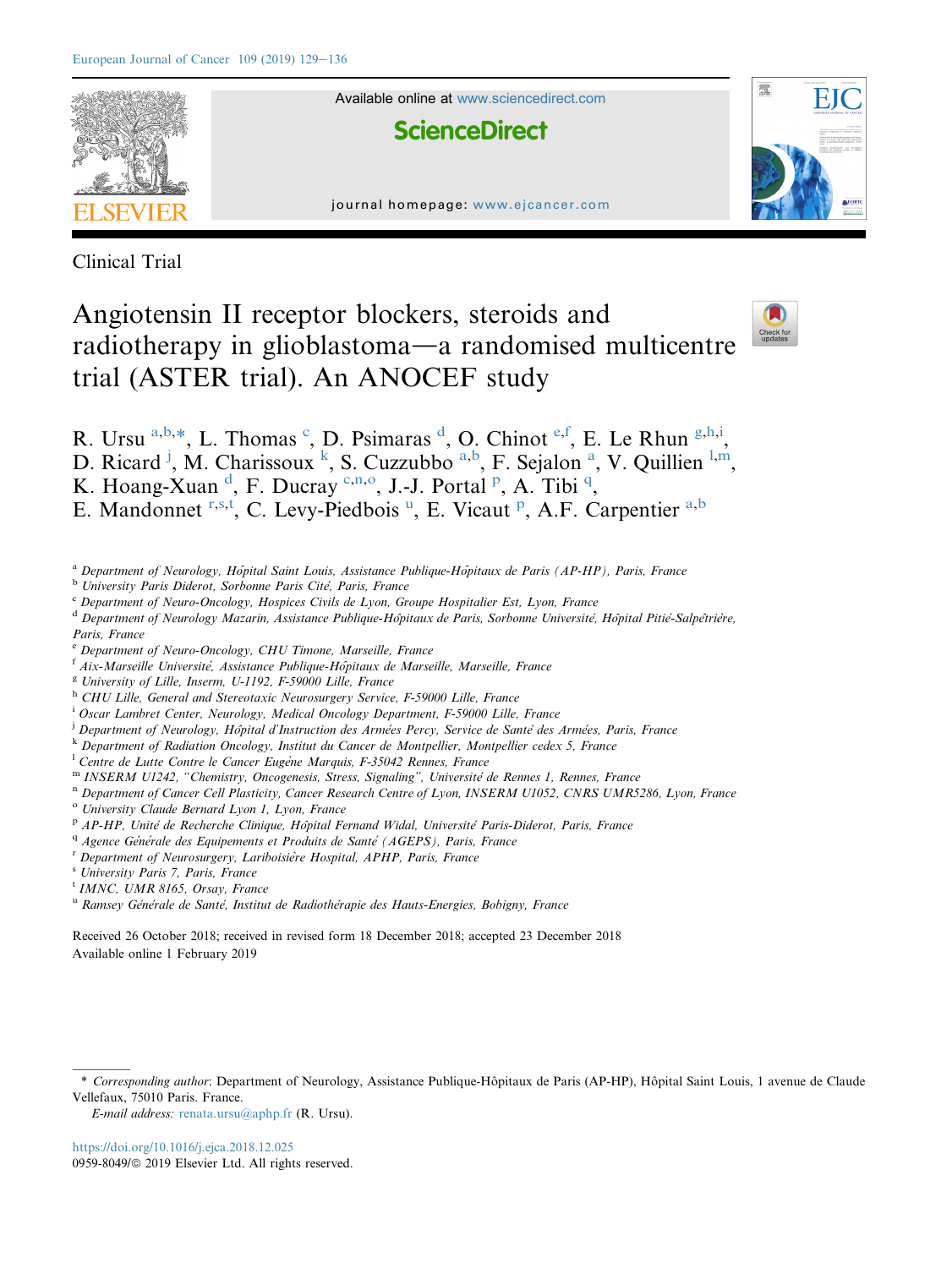#### **KEYWORDS**

Glioblastoma; Angiotensin receptor blockers; Losartan; Steroids; Peritumoural oedema

Abstract Background: Glioblastomas (GBMs) induce a peritumoural vasogenic oedema impairing functional status and quality of life. Steroids reduce brain tumour—related oedema but are associated with numerous side-effects. It was reported in a retrospective series that angiotensin receptor blockers might be associated with reduced peritumoural oedema. The ASTER study is a randomised, placebo-controlled trial to assess whether or not the addition of Losartan to standard of care (SOC) can reduce steroid requirement during radiotherapy (RT) in patients with newly diagnosed GBM.

**Patients and methods:** Patients with a histologically confirmed GBM after biopsy or partial surgical resection were randomised between Losartan or placebo in addition to SOC with RT and temozolomide (TMZ). The primary objective was to investigate the steroid dosage required to control brain oedema on the last day of RT in each arm. The secondary outcomes were steroids dosage 1 month after the end of RT, assessment of cerebral oedema on magnetic resonance imaging, tolerance and survival.

Results: Seventy-five patients were randomly assigned to receive Losartan (37 patients) or placebo (38 patients). No difference in the steroid dosage required to control brain oedema on the last day of RT, or one month after completion of RT, was seen between both arms. The incidence of adverse events was similar in both arms. Median overall survival was similar in both arms.

**Conclusions:** Losartan, although well tolerated, does not reduce the steroid requirement in newly diagnosed GBM patients treated with concomitant RT and TMZ.

Trial registration number NCT01805453 with ClinicalTrials.gov.

 $© 2019 Elsevier Ltd. All rights reserved.$ 

#### 1. Introduction

Glioblastoma (GBM) is the most common malignant primary brain tumour in adults, with an incidence over three per 100 000 people [\[1\]](#page-7-0). The standard of care (SOC), with surgical resection followed by radiotherapy (RT) with concomitant and maintenance temozolomide (TMZ) chemotherapy, generally leads to a median overall survival (OS) of about 15 months [\[2\]](#page-7-0). The tumour-treating fields device represents an additional treatment option for GBM [\[3\]](#page-7-0).

Malignant brain tumour patients develop peritumoural vasogenic oedema, which further increases neurological deficits and intracranial pressure [\[4\]](#page-7-0). Steroids reduce brain tumour-related oedema and are thus required in almost all patients [\[5\].](#page-7-0) However, steroids are associated with numerous side-effects that not only impact the quality of life but also can become lifethreatening [\[6,7\]](#page-7-0). Because of these side-effects, steroidsparing drugs represent an unmet medical need. Peritumoural oedema results from blood-brain barrier alterations and leakage of plasma fluid and proteins into the surrounding tissue, a process in which vascular endothelial growth factor (VEGF) is reported to play a key role [\[7\].](#page-7-0) Bevacizumab, a monoclonal antibody targeting VEGF, has thus shown a striking steroid-sparing effect. However, this drug requires intravenous infusions and can be associated with significant side-effects, and approval in this clinical setting is lacking [\[8,9\].](#page-7-0) Corticorelin acetate, a synthetic analogue of human corticotropin-releasing factor, reduced dexamethasone requirement when compared with control-treated patients, but this reduction did not reach statistical significance [\[10\].](#page-7-0) In a randomised study, although Boswellia serrata slightly reduced cerebral oedema on magnetic resonance imaging (MRI), no reduction of dexamethasone dosage was seen in these patients [\[11\]](#page-7-0).

In 2012, a reduced steroid requirement in patients taking angiotensin-converting enzyme inhibitors or angiotensin receptor blockers (ARBs) for high blood pressure was reported in a retrospective series of patients undergoing cerebral RT  $[12]$ . This observation was further extended in MRI analysis of newly diagnosed GBM patients, treated or not with ARBs. The volumes of peritumoural hyper T2-Fluid Attenuated Inversion Recovery (FLAIR) signal were significantly lower in patients treated with ARBs when compared with the non-ARB-treated group, suggesting that ARBs might be associated with reduced peritumoural oedema [\[13\]](#page-7-0). These observations were supported by studies reporting local expression of angiotensinogen and angiotensin receptors in human GBM [\[14,15\]](#page-7-0) and reduction of angiogenesis and VEGF expression by ARBs in several tumour models  $[16-18]$  $[16-18]$  $[16-18]$ , including glioma  $[19]$ .

The ASTER study was thus designed as a randomised, placebo-controlled, clinical trial to assess whether or not the addition of Losartan, an ARBs that cross the blood-brain barrier [\[18,19\]](#page-7-0), to SOC can reduce steroid requirement during RT in patients with newly diagnosed GBM.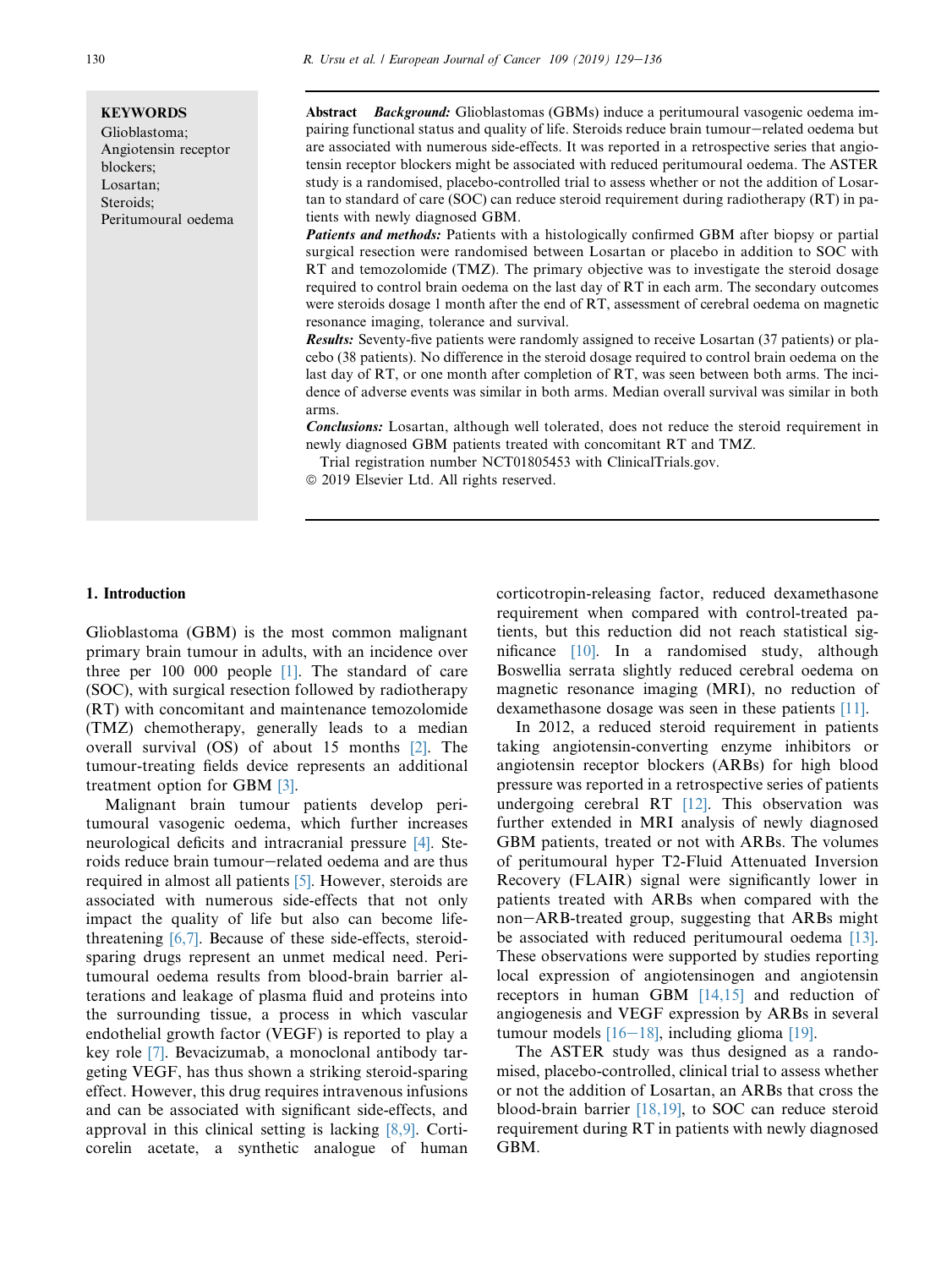# 2. Patients and methods

## 2.1. Trial design

ASTER was a multicentre (7 academic centres in France), prospective, double-blinded, placebo-controlled, randomised (1:1), phase III trial. The study was compliant with the Declaration of Helsinki and Good Clinical Practice guidelines. The full trial protocol can be found in Appendix 1. The trial was registered with ClinicalTrials.gov, number NCT01805453.

## 2.2. Patient eligibility criteria

The study was open to patients aged 18 years and older, with newly diagnosed GBM (World Health Organisation grade IV GBM) and with a Karnofsky performance status (KPS) score of 50% or higher. Patients had to be eligible for standard RT with concomitant TMZ [\[2\],](#page-7-0) with RT starting within 10 weeks after surgery.

Exclusion criteria were the absence of residual tumour left on the screening MRI (complete surgical resection), any prior treatment of GBM including any local therapy during surgical resection, any treatment for high blood pressure (whatever the therapeutic class of drugs), systolic blood pressure <110 mmHg, relative or definite contraindication to Losartan, pregnant or breast feeding women and MRI contraindication.

Before being included in the study, patients signed an informed consent form, which was approved by the institutional review board.

#### 2.3. Treatment and drug administration

After biopsy or partial surgical resection, patients with histologically confirmed GBM and planned for SOC with RT and TMZ were randomised between Losartan or placebo. Randomisation was stratified by centre and by type of intervention (biopsy versus surgical resection). The treatment (Losartan/placebo) was started  $7-10$  days before the beginning of concomitant RT and TMZ and was maintained during the total study duration.

A progressive escalation in Losartan 50mg/placebo treatment was done, starting with 1 tablet/day during the first  $7-10$  days and then, twice a day (100 mg/day) until halting for any reason (end of the study period, unacceptable toxicity, withdrawal of patient consent or death). The treatment by Losartan/placebo was stopped 1 month after completion of RT. Treatment with any other approved or investigational chemotherapeutic agents was not allowed until tumour recurrence. If a patient experienced tumour progression, second-line chemotherapy was offered per local practice.

## 2.4. Patient surveillance and follow-up

A complete physical examination with collection of laboratory parameters was performed within 1 week before treatment initiation. At baseline, end of RT and each follow-up visits, neurological and general examinations, complete blood count, serum biochemistry, liver function tests and steroid dosage adaptation were performed.

The KPS was assessed by the treating clinician at baseline, at the end of RT and at each follow-up visits. MRIs were performed at the end of RT, 1 month after completion of RT and then every other month until radiological progression.

Toxicity was graded according to the NCI expanded common toxicity criteria (NCI CTC 3.0). Radiologic progressions were assessed by the local investigators, following RANO criteria.

#### 2.5. Steroids dosage management

The steroid dosage (always converted to equivalent prednisone) was assessed by the clinician on charge of the patient on a weekly basis. The corticosteroids had to be prescribed at the minimal dose required to control the mass effect or symptoms of cerebral oedema. The indicative recommendation was to tapper steroids by  $2-10$  mg/day every week (eq prednisone) if the patient was clinically stable. In case of clinical worsening, the recommendation was to increase dosage by 30 mg/day (eq prednisone) if the patient experienced headaches and nausea/vomiting and by  $10-20$  mg/day (eq prednisone) in other cases.

# 2.6. Peritumoural oedema assessment

Evolution of cerebral oedema on MRI (based on MRI at the beginning, at the end and 1 month after the end of RT), by the extraction of  $[T2-FLAIR$  volume $]$  – [gadolinium-enhanced volume] from MRI images, was carried out retrospectively by two investigators. The T2- FLAIR and T1 gadolinium-enhanced volumes were calculated from MRI using the Philips' Pinnacle treatment planning system (TPS) with the Pinnacle version P16.02 (C. L-P; AF.C.).

#### 2.7. MGMT methylation status

The MGMT status of GBM patients was determined using pyrosequencing (PSQ). A  $10 \mu m$  FFPE section of tumoural tissue with histologically estimated tumour cell content above 50% was first processed with the EpiTect Fast FFPE Bisulfite Kit (Qiagen, France), following manufacturer's recommendation. PSQ was then performed on this bisulfite-treated DNA as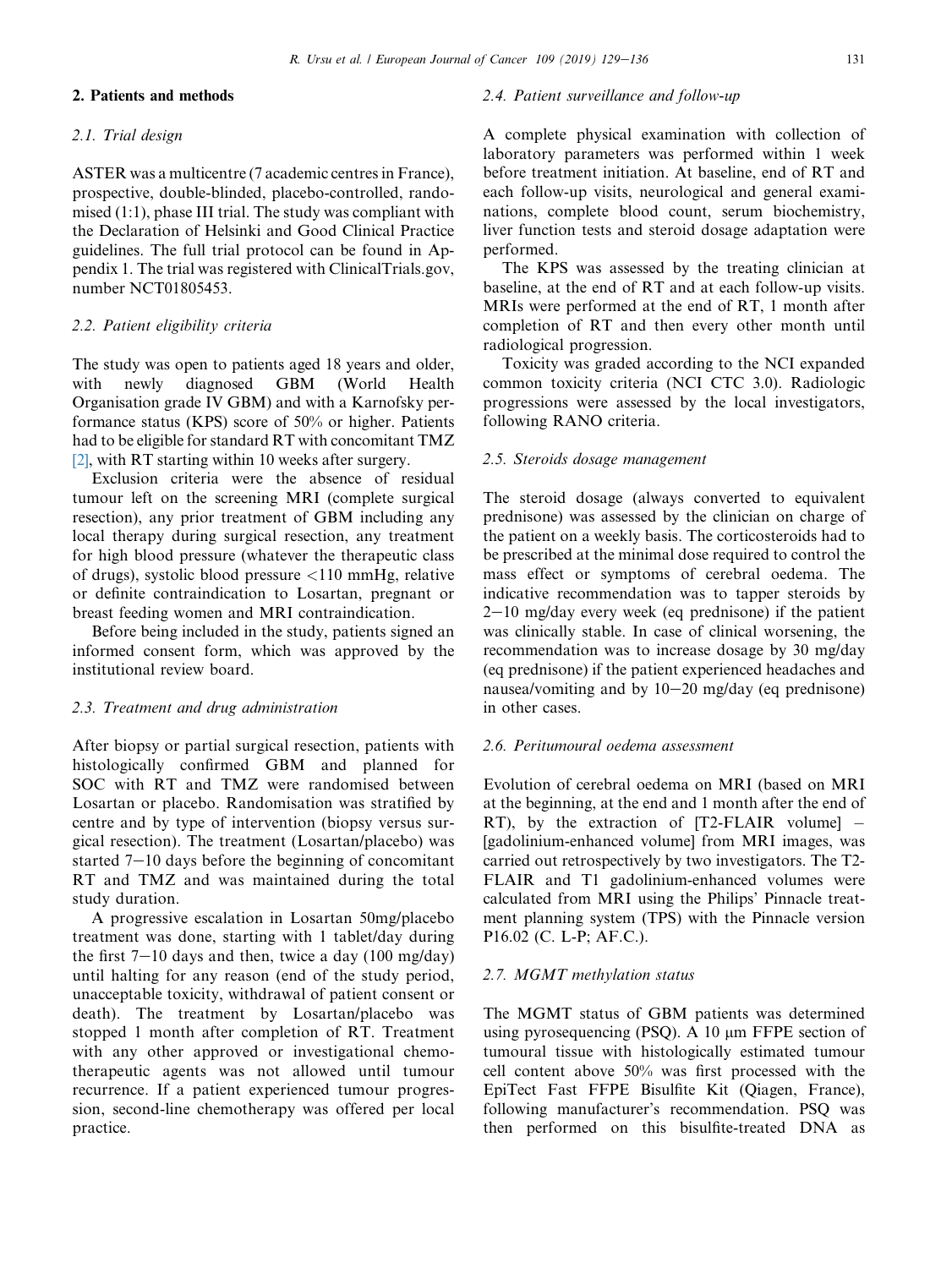previously described [\[20,21\]](#page-7-0) using the PyroMark Q24 MGMT kit on a PyroMark Q24 system (Qiagen, France). All assays were performed in duplicate, and each sample was averaged together. The average percentage of the five CpGs tested was considered, and a cut-off of 8% was used to classify the patients [\[20\]](#page-7-0).

## 2.8. IDH1R132H expression status

Immunohistochemistry staining for IDH1 R132H mutant protein was carried out on  $4\text{-}\mu\text{m}$  paraffin sections of formalin-fixed tumour samples using mouse monoclonal anti-R132H-IDH1 antibody culture supernatant, as previously described [\[22\].](#page-7-0)

#### 2.9. Statistical considerations and outcomes

The primary objective was the median steroid dosage required to control brain oedema on the last day of RT in each arm. The secondary outcomes were steroids dosage 1 month after the end of RT, assessment of cerebral oedema on MRI (MRI at the beginning, at the end and 1 month after the end of RT), tolerance (NCI-CTCAE v3.0), blood pressure, HbA1C, glycaemia, body weight and side-effects of steroids, progression-free survival (PFS) and OS.

According to the database of our previous patients corresponding to those to be included in the trial [\[12\]](#page-7-0), the standard deviation of the dose (corresponding to our primary criterion) was around 46 mg/day (eq prednisone), thus a sample size of  $N = 39$  patients/group will allow a 80% power to detect a difference between groups around 30 mg/day (eq prednisone) corresponding to an effect size  $(\Delta/\delta) = 0.65$ . We considered a two-sided 5% significance level. To consider the possibility of one patient lost for follow-up in each arm, we plan to include 40 patients in each arm.

The intent-to-treat (ITT) population was limited to patients that received at least one day of concomitant treatment. The ITT analysis on the primary end-point as well as quantitative secondary criteria were carried out by mixed model of analysis of variance (random factor patient, fixed factor treatment). A log transformation was used when distribution was not Gaussian. Incidence of steroids side-effects was analysed by Chi-square or Fisher's exact probability test. Tolerance (NCI-CTCAE v3.0) at the beginning, at the end and 1 month after the end of RT were compared by Mann-Whitney test. All tests will be two-sided with a significance level at 5%.

#### 3. Results

#### 3.1. Patient characteristics

Eighty patients (80) were included and randomised between March 2013 and August 2014. Five (5) patients, who did not even start RT because of fast clinical

deterioration  $(n = 4)$  or treatment with placebo/Losartan because of low blood pressure  $(n = 1)$ , were not considered in the ITT analysis ([Fig. 1\)](#page-4-0). The characteristics of the 75 remaining patients are shown in [Table 1](#page-4-0). The two groups were well balanced at baseline except for the MGMT status ([Table 1](#page-4-0)).

The compliance to the treatment was good in 68/75 patients (91%). Two (2) patients had a reduced RT regimen (3 weeks) due to poor clinical conditions; three patients died before completion of RT; one patient stopped losartan/placebo after 4 weeks due to low blood pressure and one patient stopped Losartan/placebo after 6 days because of a Lyell syndrome, probably related to lamotrigine.

#### 3.2. Steroids and performance status (KPS)

Within the ITT population, the steroid dosage required to control brain oedema either on the last day of RT (primary end-point) or 1 month after completion of RT was not impacted by Losartan ([Table 2\)](#page-5-0). At the time of the enrolment, nine patients  $(25\%)$  were free of steroids in Losartan arm and seven patients (19%) in placebo arm. When steroids were required, patients were treated with methylprednisolone, prednisolone or prednisone (dexamethasone was not given to any patients).

Similarly, the performance status (KPS), either on the last day of RT or one month after completion of RT, was not different between both arms [\(Table 2\)](#page-5-0).

## 3.3. Peritumoural oedema

In 60 patients, the MRIs were available and centrally reviewed. Two (2) of these patients died before completion of RT, leaving 58 patients (32 in the placebo arm; 26 in the Losartan arm) for this analysis. No reduction of peritumoural oedema was seen ([Fig. 2](#page-5-0)).

# 3.4. Tolerance

At the end of RT, mean blood pressure decrease from baseline was significantly higher in Losartan arm compared with placebo; sitting systolic blood pressure (-9.9 mmHg versus  $-1.3$  mmHg, p = 0.009), sitting diastolic blood pressure  $(-5.5 \text{ mmHg} \text{ versus}$  $-0.9$  mmHg,  $p = 0.036$ ) in Losartan arm and placebo arm, respectively.

The incidence of adverse events was similar in both arms (84.2% in control arm versus 83.8% in Losartan arm). In addition, 27 patients reported at least one serious adverse event (SAE), 17 (44.7%) in control arm versus 10 (27.0%) in Losartan arm ( $p = 0.11$ ). Among them, six SAEs were considered as possibly related to the protocol: one in the Losartan arm (grade 4 thrombopenia) and five (2 grade 4 thrombopenia, 1 hypertemia, 1 headaches and 1 venous thrombosis) in the control arm. In addition, five (5) SAEs were considered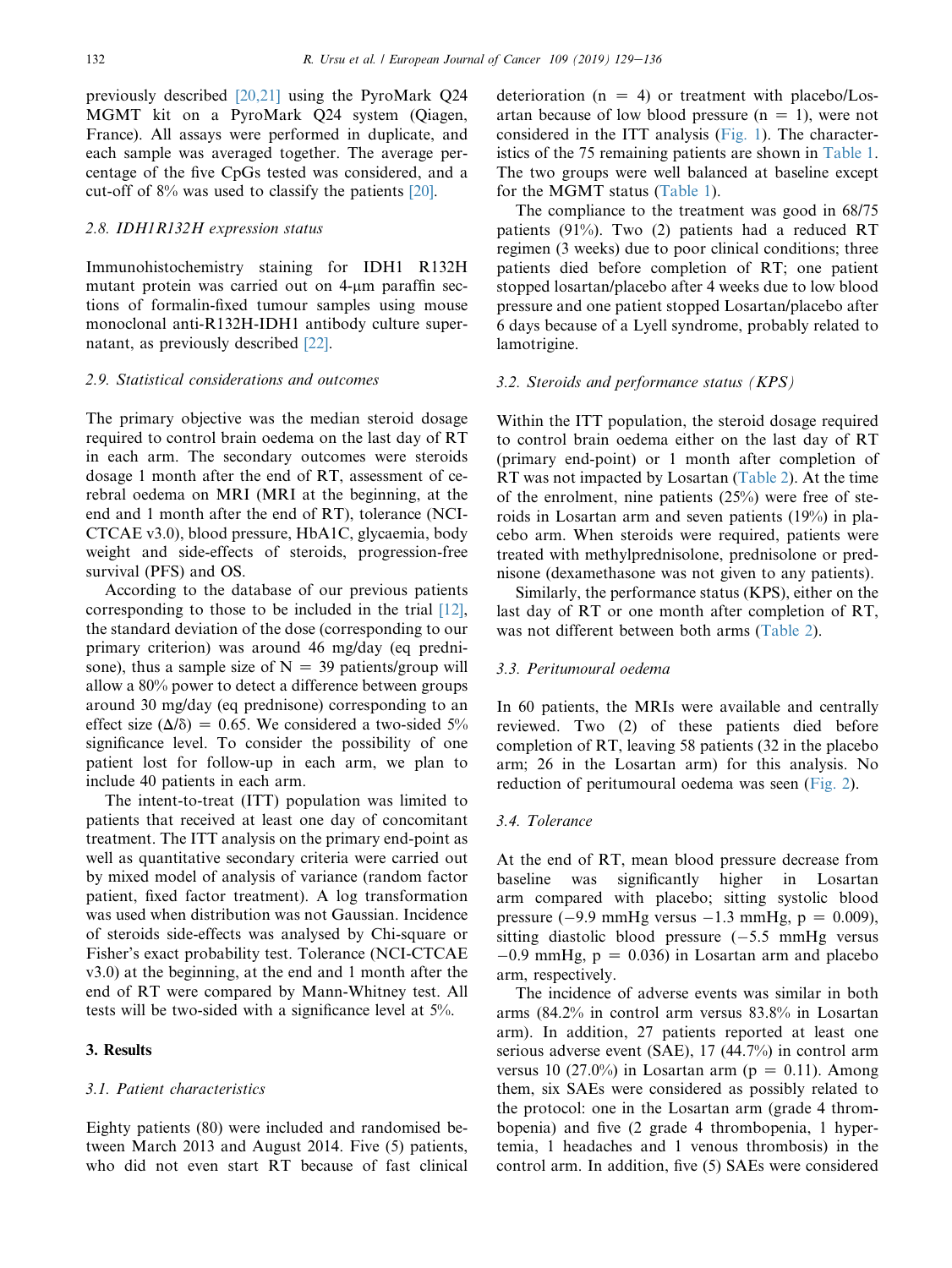<span id="page-4-0"></span>

Fig. 1. Flow chart.

as possibly related to the treatment received: one in the Losartan arm (grade 4 thrombopenia) and four (1 grade 4 thrombopenia, 1 fever and 2 grade 4 alanine aminotransferase increased) in the control arm.

## 3.5. Survival and patient follow-up

At time of analysis, 64 patients had died, and 70 had progressed after the initial treatment. When disease progression occurred, further treatments were left at the

Table 1 Patients characteristics.

| r aucins characterisues.                   |                                                       |                       |  |  |
|--------------------------------------------|-------------------------------------------------------|-----------------------|--|--|
|                                            | Treatment group                                       |                       |  |  |
|                                            | Losartan arm $(n=37)$                                 | Placebo arm $(n=38)$  |  |  |
| Age                                        |                                                       |                       |  |  |
| Median $(Q1-Q3)$                           | $58.0(50.0-64.0)$                                     | $59.0(52.0 - 66.0)$   |  |  |
| Gender                                     |                                                       |                       |  |  |
| Male/female, $n$ (%)                       | 21 $(56.8\%)/16$ $(43.2\%)$                           | 23 (60.5%)/15 (39.5%) |  |  |
| Surgery, $n$ $\left(\frac{0}{0}\right)$    |                                                       |                       |  |  |
| Resection                                  | $21(56.8\%)$                                          | $21(55.3\%)$          |  |  |
| <b>Biopsy</b>                              | $16(43.2\%)$                                          | 17(44.7%)             |  |  |
| Histology, $n$ $\left(\frac{9}{6}\right)$  |                                                       |                       |  |  |
| Glioblastoma                               | 37 $(100\%)$                                          | 38 $(100\%)$          |  |  |
| MGMT methylation status, n (%)             |                                                       |                       |  |  |
| Methylated patients 12 (32.4%)             |                                                       | $21(55.3\%)$          |  |  |
| Unmethylated                               | $21(56.8\%)$                                          | 13 $(34.2\%)$         |  |  |
| patients                                   |                                                       |                       |  |  |
| Missing data                               | 4 $(10.8\%)$                                          | 4 $(10.5\%)$          |  |  |
| <b>IDH1 R132H</b> mutation status, $n$ (%) |                                                       |                       |  |  |
| <b>IDH1</b> mutated                        | $1(2.7\%)$                                            | $1(2.6\%)$            |  |  |
| patients                                   |                                                       |                       |  |  |
| Missing data                               | $1(2.7\%)$                                            | $\mathbf{0}$          |  |  |
| Karnofsky performance score                |                                                       |                       |  |  |
| Median $(Q1-Q3)$ 80.0 $(70.0-90.0)$        |                                                       | $80.0(70.0-90.0)$     |  |  |
|                                            | Steroid dosage at inclusion, (mg/day) (eq prednisone) |                       |  |  |
| Median $(Q1-Q3)$                           | $40.0(0.0-60.0)$                                      | $40.0(20.0-60.0)$     |  |  |

investigator's choice. A few patients underwent a second surgery (n = 4) or a second course of RT (n = 2), but most of them had one or several lines of chemotherapy. Chemotherapy consisted of TMZ ( $n = 10$ ), nitrosoureas  $(n = 31)$ , platinum-based chemotherapy  $(n = 10)$ , bevacizumab ( $n = 38$ ) and metronomic cyclophosphamide ( $n = 2$ ).

Median OS was  $14.2$  months  $[10,1-21,3]$  $[10,1-21,3]$  $[10,1-21,3]$  in the Losartan arm and 16.7 months  $[11,4-21,5]$  $[11,4-21,5]$  $[11,4-21,5]$  in the placebo arm (hazard ratio  $|HR| = 1.14$   $[0.70-1.87]$ ) ([Fig. 3\)](#page-6-0). The median PFS was 6.6 months  $[5,1-9,9]$  $[5,1-9,9]$  $[5,1-9,9]$  in the Losartan arm and 9.5 months  $[5,4-13,3]$  $[5,4-13,3]$  $[5,4-13,3]$  in the placebo arm (log rank test,  $p = 0,3879$ ).

MGMT methylation status was obtained in 67 patients. Thirty-three (33) patients (49%) were MGMTmethylated, and 34 (51%) were not. MGMT methylation was significantly associated with OS: median OS was 23.8 months  $[19,4-32,8]$  $[19,4-32,8]$  $[19,4-32,8]$  for methylated patients and 9.5 months  $[6-13,3]$  $[6-13,3]$  $[6-13,3]$  for unmethylated patients  $(HR = 0.28$  [0.16-0.49], p-value < 0,0001). Treatment by Losartan had no impact on survival within each MGMT status subgroups of patients.

#### 4. Discussion

Management of cerebral oedema for GBM patients remains a major challenge in neuro-oncology. Chronic steroid administration reduces vasogenic cerebral oedema but results in many adverse effects that impairs quality of life, underscoring the need for corticoidsparing drugs [\[6,7,23\]](#page-7-0). Because several studies have suggested that ARBs might reduce VEGF secretion [\[24,25\]](#page-7-0) and vasogenic peritumoural oedema in GBM  $[12,13,24]$ , this randomised trial was designed to assess the impact of ARB (Losartan) in patients with newly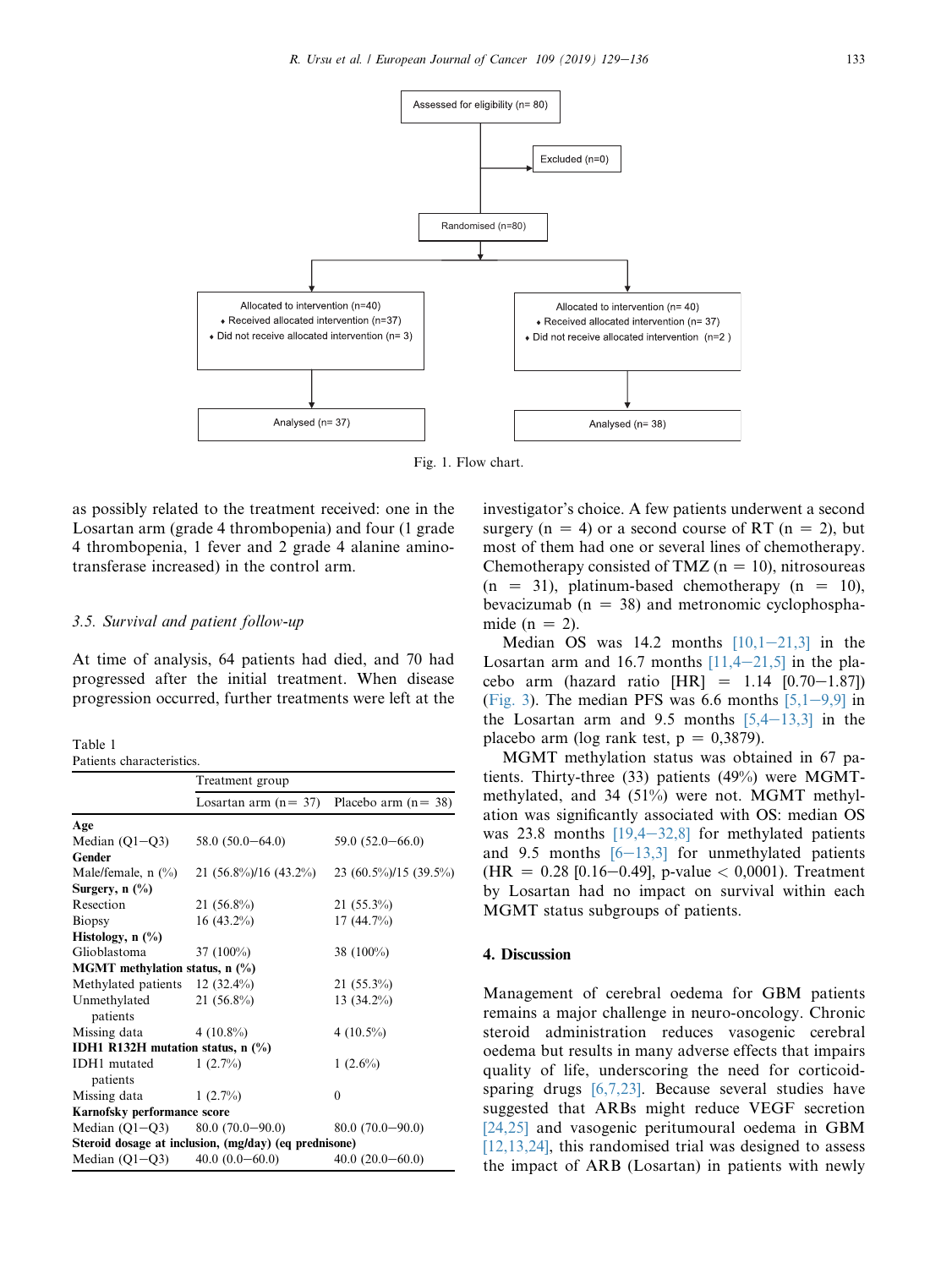# <span id="page-5-0"></span>Table 2

Steroid dosage required to control brain oedema and the performance status (KPS) at inclusions, on the last day of RT (radiotherapy) and 1month after completion of RT.

|                                          | Treatment group         |                        |            |
|------------------------------------------|-------------------------|------------------------|------------|
|                                          | Losartan arm $(n = 37)$ | Placebo arm $(n = 38)$ |            |
| Steroïd dosage (eq prednisone in mg/day) |                         |                        |            |
| At inclusion, Median $(O1-O3)$           | $40(0-60)$              | $40(20-60)$            |            |
| On the last day of RT, median $(Q1-Q3)$  | $30(10-70)$             | $30(5-40)$             | $p = 0.49$ |
| 1-month post RT, median $(O1 - O3)$      | $25(5-70)$              | $20(10-50)$            | $p = 0.79$ |
| Karnofsky performance score (KPS)        |                         |                        |            |
| At inclusion, median $(O1-O3)$           | $80\%$ (70-90)          | $80\%$ (70-90)         |            |
| On the last day of RT, median $(Q1-Q3)$  | $70\% (60 - 90)$        | $80\%$ (70-90)         | $p = 0.31$ |
| 1-month post RT, median $(O1 - O3)$      | $80\% (60 - 90)$        | $80\%$ (70-90)         | $p = 0.20$ |



Fig. 2. Estimation of the peritumoural oedema [T2-FLAIR volume] – [gadolinium-enhanced volume] variations from baseline, (median [Q1-Q3] min max in cm3).

T2-FLAIR, T2-Fluid Attenuated Inversion Recovery.

diagnosed GBM. The steroid dosage required to control brain oedema on the last day of RT in Losartan arm was the primary objective of our trial. No significant differences were observed between the study groups. This end-point was probably not an optimal one, because tapering steroids in a given patient closely depends on subjective and repeated assessments by the physicians, who might leave the steroid dosage unchanged during RT. Studies of peritumoural oedema on MRI might be more accurate, although modifications of steroid dosages over time and inherent difficulty to measure oedema on MRI raise other issues. On MRI, GBM are classically described as heterogeneously contrast enhancement surrounded by peritumoural hyper T2-FLAIR signal that reflects a combination of oedema and tumour infiltration. In this trial, the evolution of cerebral oedema on MRI at the end and 1 month after the end of RT was arbitrary evaluated by the formula  $[T2-FLAIR$  volume] – [gadolinium-enhanced volume]. No significant reduction of peritumoural oedema was seen in patients taking ARBs, one month after RT. These disappointing results are in sharp contrast with previous studies conducted in series of GBM patients showing reductions of both steroid dosage and peritumoural FLAIR images on MRI [\[12,13\]](#page-7-0). These discrepancies might be explained by the retrospective nature of these studies and/or association with other drugs taken by ARBs-treated patients in these series. However, we cannot exclude that the time exposure to Losartan in this trial  $(<$ 3 months) was too short to mediate significant biological effects. A limited time exposure to Losartan/placebo was selected for this trial because the primary end-point was focused on steroid requirement during the period of RT.

Over the recent years, a considerable interest was raised about the potential antitumour properties of angiotensin-II inhibitors. The scientific basis behind this interest relies on the fact that angiotensin II/ angiotensin II receptor type 1 (AngII/AT1R) signalling promotes VEGF-mediated angiogenesis [\[26\]](#page-7-0) and that tumour growth is inhibited by angiotensin-II inhibitors in several tumour models  $[16-18]$  $[16-18]$  $[16-18]$ . In addition, Losartan can improve tumour perfusion, hence exposure to chemotherapy, through vascular decompression, doing so by reducing matrix components (CAFs, hyaluronan and collagen) synthesis, responsible for high intratumoural pressure [\[27\]](#page-7-0). Finally, several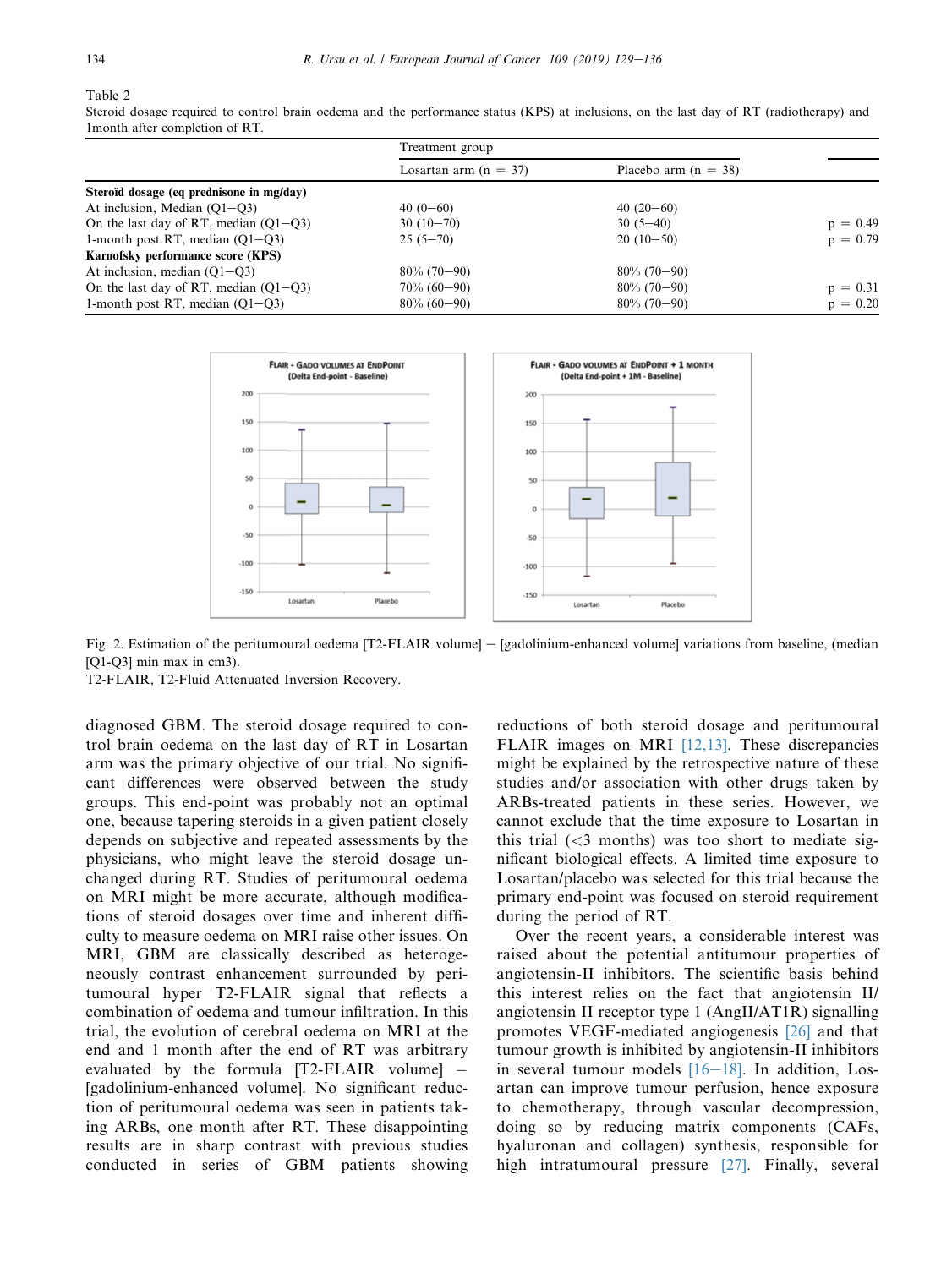<span id="page-6-0"></span>

Fig. 3. Kaplan-Meier survival curve of patients treated within the protocol. Overall survival (upper left) and progression-free survival (upper right) in the ITT population. Overall survival in MGMT-unmethylated patients (lower left) and in methylated MGMT patients (lower right).

retrospective studies have shown improved survival in patients taking angiotensin system inhibitors, in several cancers such as pancreatic cancer [\[28\]](#page-7-0), lung cancer [\[29,30\]](#page-7-0), renal cancer [\[31,32\]](#page-7-0) and even GBMs [\[33,34\]](#page-7-0). One recent retrospective analysis did not support this hypothesis [\[35\]](#page-7-0). In our prospective randomised trial, no significant difference in survival between Losartan- and placebo-treated patients was seen. Yet, no definite conclusion can be drawn because patients were exposed to Losartan for less than 3 months, over a 15-month median survival time. In addition, even though the patients were randomly assigned, the treatment groups were misbalanced on MGMT status (36% versus 61% of methylated MGMT in patients with available MGMT status in the Losartan- and placebo-treated groups, respectively). Tumour expression of MGMT is a major prognosis factor in GBM patients [\[36\],](#page-7-0) and in our trial, MGMT methylation was indeed associated with median OS (23.8 versus 9.5 months for methylated and unmethylated MGMT status, respectively,  $p < 0.0001$ ).

In conclusion, despite the documented role of the AngII/ATR1 axis in VEGF-mediated angiogenesis, angiotensin-II inhibitors did not show any impact on steroid requirements during RT in this trial.

#### Funding

This work was supported by the Assistance Publique-Hôpitaux de Paris (Département de la Recherche Clinique et du Développement)—sponsor of the trial.

The study was funded by a grant from Programme Hospitalier de Recherche Clinique—PHRC 2012 (Ministère de la Santé).

#### Conflict of interest statement

O.C. is consultant for Hoffman - La Roche, Ipsen and Abbvie. E.L.R. has received research grants from Mundipharma and Amgen and honoraria for lectures or advisory boards from Abbvie, Daiichi-Sankyo, Mundipharma and Novartis. F.D. has received honoraria from Hoffman-la Roche, UCB Pharma, GSK, BMS and Abbvie. Other authors have nothing to declare.